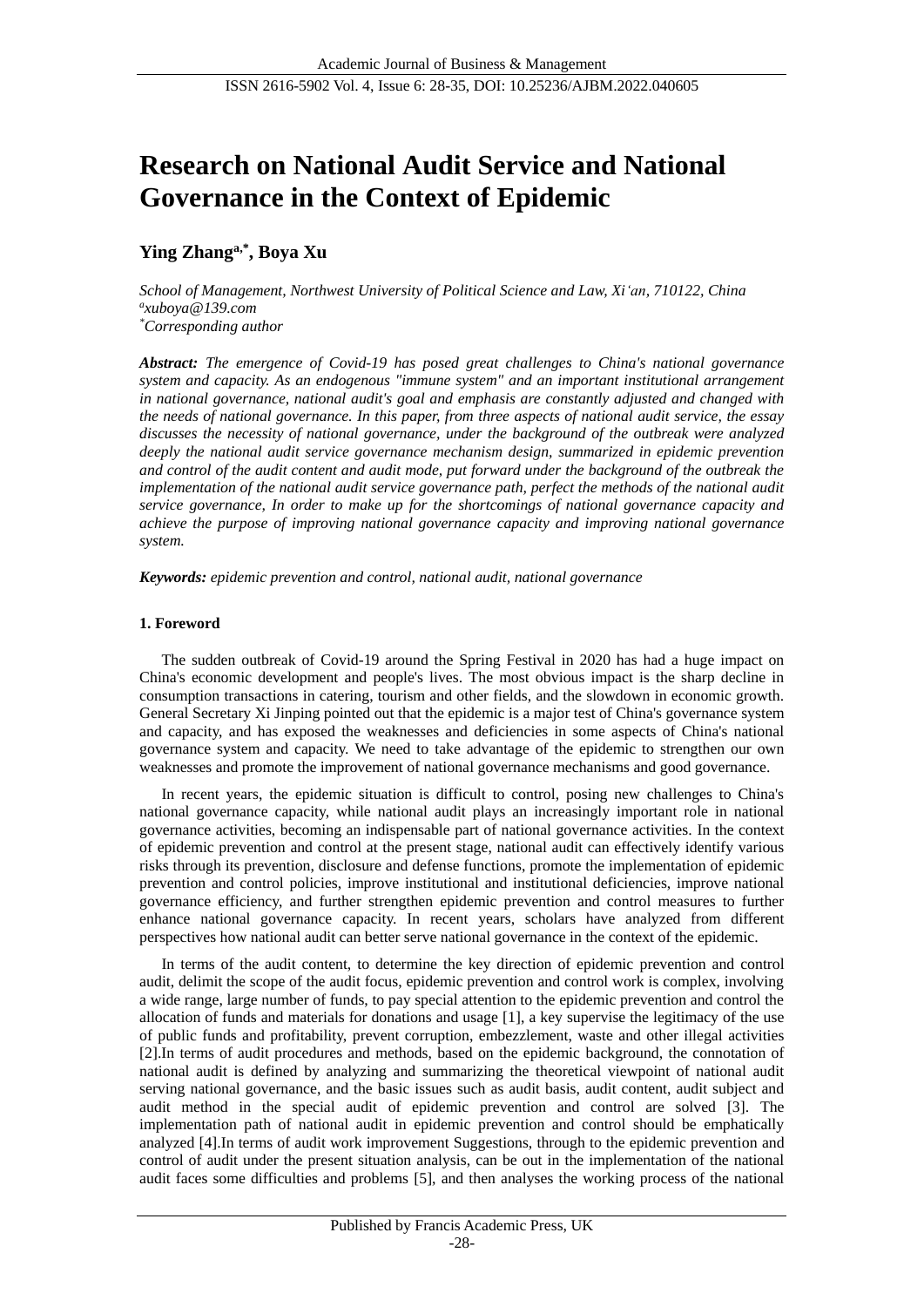audit in epidemic prevention and control the deficiencies and put forward pertinent suggestions[6].Or from the perspective of public emergencies, scholars can improve the level of national audit by formulating audit plans and re-creating audit operation procedures, etc., with the characteristics of public emergencies as the starting point[7].

#### **2. The inevitability of national audit service to national governance**

In the early days, there was a view that national audit is the tool of national governance and the cornerstone of national governance modernization, and many scholars have conducted a lot of discussion and analysis around these views. The necessity of national audit serving national governance can be analyzed and discussed from the following three aspects: the essential relevance of national governance and national audit, the objectives of national governance and the functions of national audit.

First of all, from the essential relevance of state governance and state audit, state governance and state audit are essentially related. In essence, both of them are principal-agent relations. Government organs act as agents, and people act as principals. However, there is information asymmetry between the people and government agencies. As the information available to the people is limited in resource management, the national audit, as an independent third party, needs to play its role in supervising, reviewing and evaluating the performance of government agencies' responsibilities. So as to balance the information asymmetry between the people and government agencies. Secondly, from the perspective of national governance objectives, the demand of national governance objectives is the source of national audit [8]. The ultimate goal of national governance is to achieve good governance and help all people to better pursue their goals. In order to achieve good national governance, it is necessary to have several basic elements such as transparency, legitimacy, rule of law, accountability and stability. Based on these elements and combining with the objectives of national governance, a national governance framework can be constructed [9]. For research also has a lot of country governance framework, integrated, state governance framework is mainly composed of three systems, decision-making system, execution system and supervision system, supervision system is to make three parts complement each other, generally can be orderly operation of the key, and the national audit is the most important part of supervision system, the feature that national audit is embedded in the national governance system determines the historical inevitability that national audit serves national governance. Finally, in terms of the functions of national audit, the objectives and requirements of national audit are constantly changing with the practical needs of the development of national governance [10]. The functions of national audit are constantly expanding from the original economic supervision and playing a more comprehensive and important role in national governance.

Therefore, it is inevitable for national audit to serve national governance, which is not only determined in essence, but also the realistic demand of the development of national governance. It is a deeper interpretation of the national audit function, and an innovation and transcendence of the previous traditional views.

#### **3. Mechanism design of national audit service for national governance in the context of the epidemic**

#### *3.1 Audit content of national audit against the background of epidemic*

After the outbreak, the CPC Central Committee issued various policies and measures to deal with the public health emergency and invested a large amount of financial funds in epidemic prevention and control. Audit office set up emergency response teams immediately, timely communication with each audit institutions, the requirements must be according to the actual situation in region to carry out the audit work, to ensure the effective implementation of policies and the rational use of fiscal funds [11], especially in the medical treatment, ensure sufficient medical supplies, is the key to epidemic prevention and control work. In the short term, the audit of epidemic prevention and control can effectively promote the smooth progress of epidemic prevention and control. In the long term, it makes up for the shortcomings and deficiencies of national governance in dealing with public security emergencies, improves the national governance system and improves the national governance capacity. This paper defines the audit content of national audit in the context of epidemic from two aspects of epidemic prevention and control funds and policies and regulations.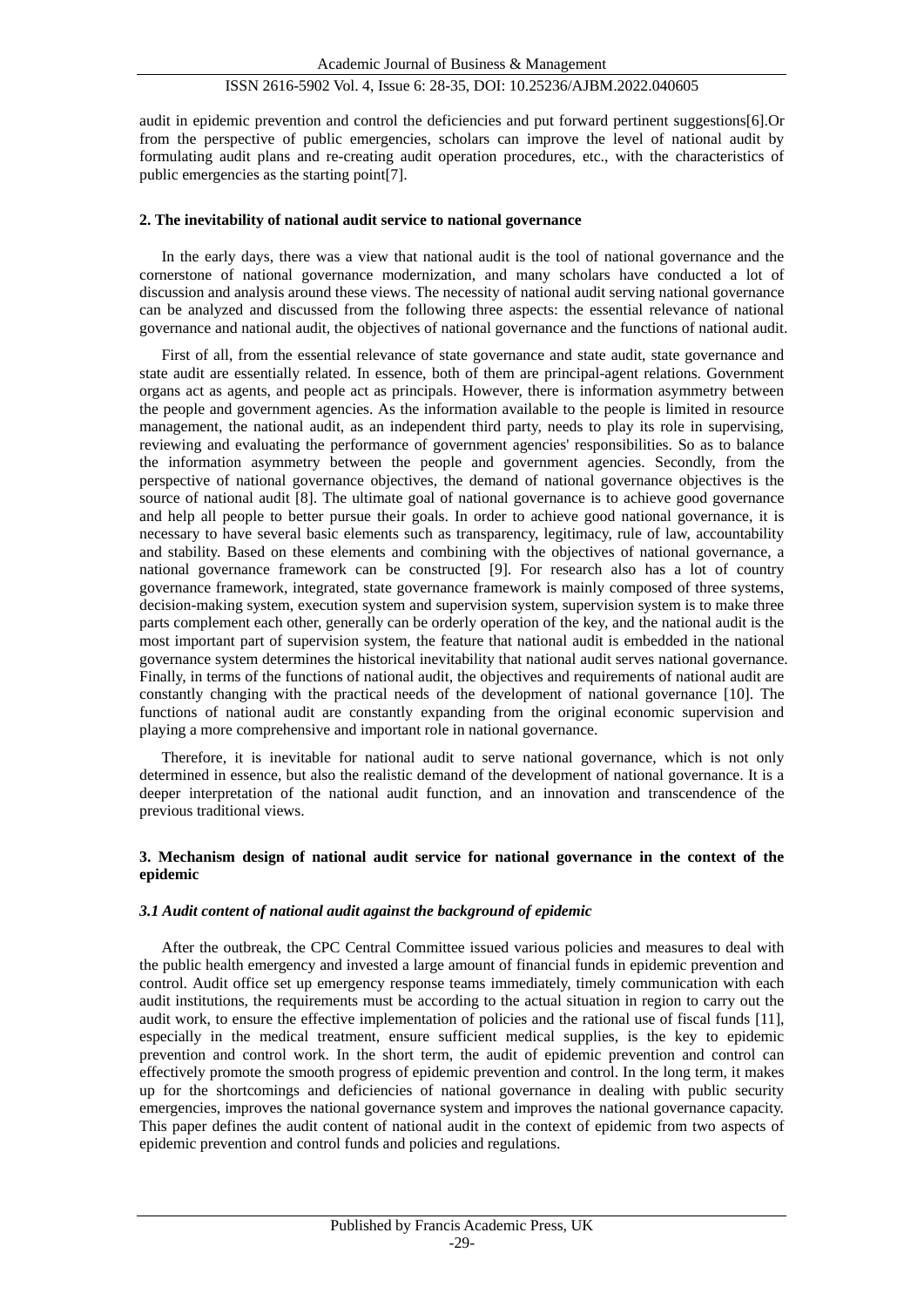

*Figure 1: Summary of audit contents*

### *3.1.1 Funding for epidemic prevention and control*

After the outbreak of the epidemic, the state finance took swift action, with a large amount of funds allocated by the central government for epidemic prevention and control, and the scale of discount interest loans for enterprises increased. Therefore, the audit of funds for epidemic prevention and control should focus on two parts: the audit of special funds for epidemic prevention and control at the national level and the audit of discount loans at the enterprise level. The audit of special funds for epidemic prevention and control should start from three aspects: allocation, distribution and use. First, before the funds are allocated, auditors need to each unit to carry out the detailed audit investigation, whether need to focus on funds disbursed in a timely manner, the source of funds is legal, the amount is accurate, if money the unit meets the standards, the funds allocated to the process is in accordance with the provisions, especially must pay attention to the appropriation of the medical situation, it's about adequacy of medical supplies, directly related to the safety of people's lives; Second, when allocating funds, key areas and regions should be determined based on the actual financial situation at all levels and allocation plans, and funds for epidemic prevention and control should be allocated in a reasonable and compliant manner. Finally, in the use of funds, it is necessary to check whether the budget is different from the actual use of funds, and whether employees misappropriate funds or purchase products and services unrelated to epidemic prevention and control for their own illegal profit.

In the audit of enterprise discount loans, mainly review the issuance and use of enterprise re-loan and bank discount loans. In the review of re-loan issuance, we should pay attention to whether the issuance time is within the specified period, whether the enterprise's application qualification and application process are in compliance, and in the use of funds, we should focus on whether there is idle and misappropriation. In the bank discount loan, we should pay attention to the loan policy, whether the funds are allocated in time, whether there are obstacles to obtaining loans and whether the actual loan interest rate is in line with the provisions.

#### *3.1.2 Policy implementation*

In the policy implementation of major public crisis events during the audit, audit institutions should focus on the macro perspective based verification for the implementation of public policy, which should include the expected target is achieved, whether relevant departments to seriously implement policy, policy effect is obvious, feedback is beneficial to promote the perfection of the national system, etc. In the context of the epidemic, audit institutions at all levels should adopt appropriate audit methods to carry out policy implementation audit based on the actual situation, so as to better supervise the implementation of policies. Outbreak earlier this year from 2020 to now, in all aspects of the audit institutions issued a control policy to guarantee the stability of the social and economic and also issued corresponding fiscal and taxation policies and measures to maintain the normal operation of the relevant enterprises, inevitably will appear in the process of policy implementation deviation, policy implementation audit need to control the degree of deviation to maintain effective implementation of the policy. First policy receives, auditing organs shall examine whether the units at all levels clear policy deployment and whether to give enough attention, secondly, in terms of policy implementation,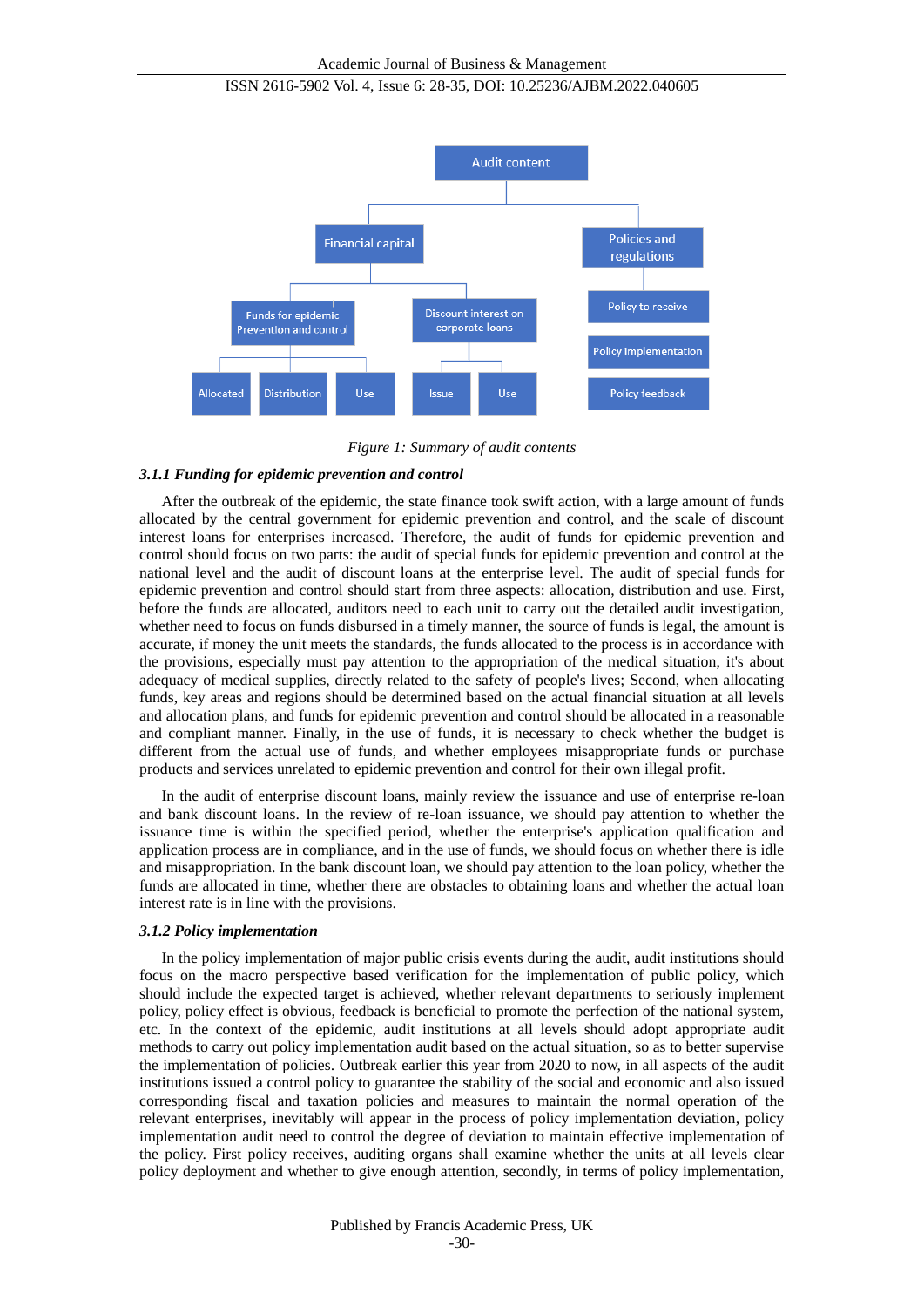audit institutions should focus on examine whether the units department for policy propaganda in place, and to carry out the situation, such as checking the masses to report way, finally, in terms of policy feedback, Audit institutions need to adjust policies in a timely manner according to the audit results to make them more in line with the actual situation, pay attention to social hot issues, listen to the public's opinions, accept reasonable suggestions and improve the policy process through the Internet and other information means.

### *3.2 Design of audit mode for special audit of epidemic prevention and control*

The global epidemic situation is still grim, and China has put forward new requirements that epidemic prevention and control should be normalized to ensure people's normal life.COVID-19 is a public crisis, which is different from the Wenchuan earthquake in Sichuan province and Yushu earthquake in Qinghai Province. In the literature on tracking audit of public emergencies, most of them take Wenchuan earthquake as an example, and the auditing modes involved are tracking audit of emergency supplies and audit of post-disaster recovery and reconstruction [12].Based on the reality of the normalization of epidemic prevention and control, the audit work of epidemic prevention and control should also be divided into the early stage and the late stage. As the goals and requirements to be achieved in these two stages are not the same, the audit content and audit methods involved and faced are also different. In the early stages of the epidemic prevention and control audit, the audit work hard and quickly in a short period of time to complete, so at this stage should be transferred a large number of rich experience in audit staff, led by the relevant departments to audit, collaborative audit institutions at various levels, the prevention and control of epidemic diseases appropriated special funds raising and donated money and goods are special audit, for donations, must complete records, pay attention to the amount of donations as well as the source of donations, it completes the classification, achieve the goal of optimal allocation of resources, but also to outbreaks of major policy implementation tracking, and coordinate various forms supervision, receiving the feedback information in time, combining with the judicial supervision and the supervision of the supervision and a variety of ways a huge force, promoting epidemic prevention and control can be accomplished in a short time and with high efficiency. Late in epidemic prevention and control of audit, due to the epidemic prevention and control of the content and the need to achieve is not the same, also certain change to adjust audit mode, end of epidemic prevention and control the audit focus should be to improve the word, audit work is need to early to late outbreak of various system vulnerability and risk in the lack of emergency response to perfect, during this period, compared with the earlier period, the audit time is relatively loose. In terms of improving system loopholes, the audit mode of joint audit should be adopted, that is, the audit department should take the lead and form a joint audit office with the Health Commission, industry and information departments to communicate information on epidemic work, realize function sharing and maximize the supervision effect. At the same time, we should give full play to the function of audit expansion, establish the audit evaluation report system, timely solve the management problems and policy imprecision in the process of improving the system, and improve the audit efficiency of epidemic prevention and control.

### **4. Main approaches of national audit services to national governance in the context of the epidemic**

#### *4.1 Determine the key direction of audit and control risk nodes*

In recent years, as the virus strains keep mutating and imported from abroad, China first proposed to normalize epidemic prevention and control to ensure people's normal life, and the requirements of normalizing epidemic prevention and control put forward higher standards for the audit of epidemic prevention and control. Under the background of the outbreak, the problem of audit involving more extensive, and is closely related to people's livelihood, this leads to the complexity of audit problems and contradictions, which requires the audit institutions in the audit plan, risk oriented, pay attention to comprehensive analysis, with the audit goal as the center, emphasize on the main point of audit work[13], reasonable arrangement of audit resources, ensure high-quality and efficient completion of epidemic prevention and control audit tasks. In the early stage of the epidemic prevention and control audit, must be familiar with the epidemic prevention and control policies, complete each pre-trial research, for different regions formulating scientific and specific audit plan, specific audit matters, and combined with the actual situation of each unit, the audit at the root of the problem and easy to appear problem, analyzing the risk of a node to determine the focus of the audit scope in the epidemic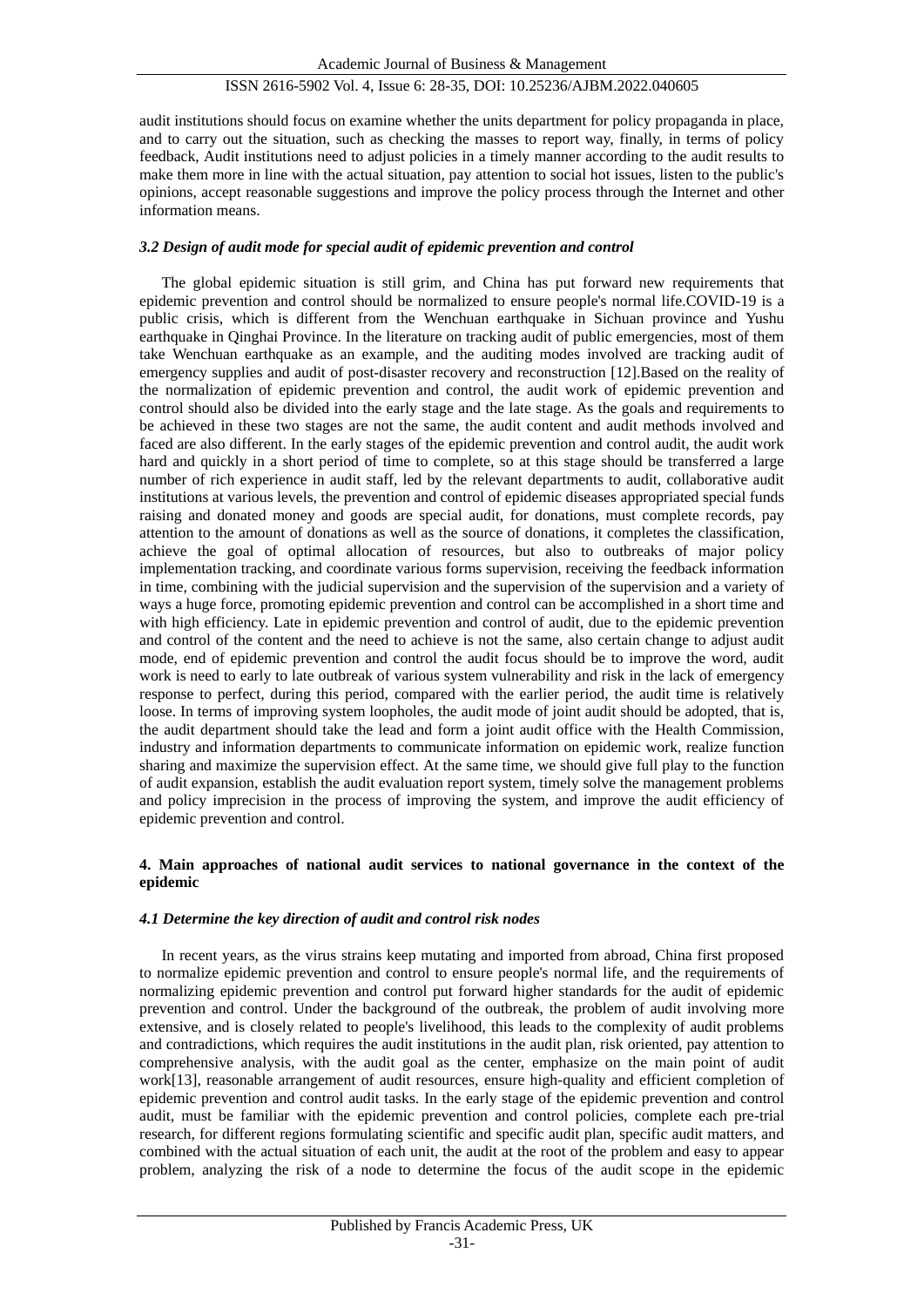prevention and control work, and in the late stage, should with the power of the collective, by the audit institutions focus on between departments and units, combined with previous audit experience, to determine in the epidemic prevention and control work easy to slip, determine the risk node in the process of perfecting the epidemic prevention and control system. In epidemic prevention and control audit, has a wide range, so be sure to work around the center, surrounding the based scheme, around the audit items, around the audit method, around the allocation of resources to do audit, determine the key direction and scope of the audit, so as to improve the efficiency of the audit, precision strike epidemic prevention and control of the audit.

#### *4.2 Improve the information disclosure mechanism and increase government credibility*

The final result of audit work is to issue audit report. If the audit work is only carried out without timely information disclosure, the audit work will lose its significance. By improving the information disclosure mechanism and urging all units to report work progress and responsibility performance in a true and detailed way [14], the transparency of government information and the credibility of the government are improved, and a good institutional environment is created, which is also one of the direct functions of national audit in serving national governance. In the audit of epidemic prevention and control in the early stage, on the one hand, the receipt and distribution of donated funds and goods should be disclosed, including the type and quantity of donated funds and goods, the departments and units handled, and the specific direction of the donation. On the other hand, the government departments receiving special funds and enterprises receiving discount interest loans should be disclosed. Government departments should take the initiative to disclose the acceptance and use of special funds, while enterprises should take the initiative to disclose production qualifications and capital use plans. In the post-epidemic audit, government departments should disclose management problems, institutional deficiencies and institutional improvements in epidemic prevention and control, and form a Report on Epidemic Prevention and control. A perfect information disclosure system can supervise the compliance of the use of funds, urge each subject to actively fulfill their responsibilities and obligations, balance the information asymmetry between the government and the public, and eliminate the agency problem. Timely and comprehensive information disclosure can improve information transparency, enhance the credibility of the government in the minds of the public, strengthen the public's consciousness of subjectivity, enable the people and the government to overcome difficulties together, improve the efficiency of epidemic prevention and control work and ensure the effectiveness of epidemic prevention and control.

#### *4.3 Improve epidemic prevention and control systems and mechanisms and enhance governance capacity*

The emergence of the Covid-19 panemic has had a huge impact on China's economy, education and other fields. Up to now, many regions are still in a serious situation when faced with outbreaks of the epidemic. Establishing a sound system and mechanism for epidemic prevention and control is a major task in epidemic prevention and control. As a monitoring mechanism in the national governance system, national audit has the most important function of supervision, preventing and defusing major risks and identifying various potential risks. None of the previous public emergencies has lasted as long or consumed as much human and material resources as the current outbreak. This makes us realize that it is extremely urgent to improve the epidemic prevention and control system and integrate risk prevention and control mechanism into the audit mechanism[15].In epidemic prevention and control audit, should carry out management system audit for epidemic, epidemic prevention and control system of audit, some parts of the population flow is big, the possibility of the outbreak is higher, should to these outbreaks prone areas to establish a strict warning mechanism, listed risk points list, at the same time to combine conditions to take corresponding measures to improve the system of epidemic prevention and control, we will focus on checking the compliance of material donations in these regions, supervise, inspect and evaluate the effectiveness of policies and the comprehensiveness and timeliness of policy disclosure, so as to improve the epidemic prevention and control system, improve the operation and guarantee capacity of the system, and improve the national governance capacity from point to point.

#### *4.4 Strengthen audit results and improve audit professionalism*

In the context of the epidemic, national audit service and national governance are faced with many challenges, such as the rapid development of the epidemic and the difficulty in controlling it, the wide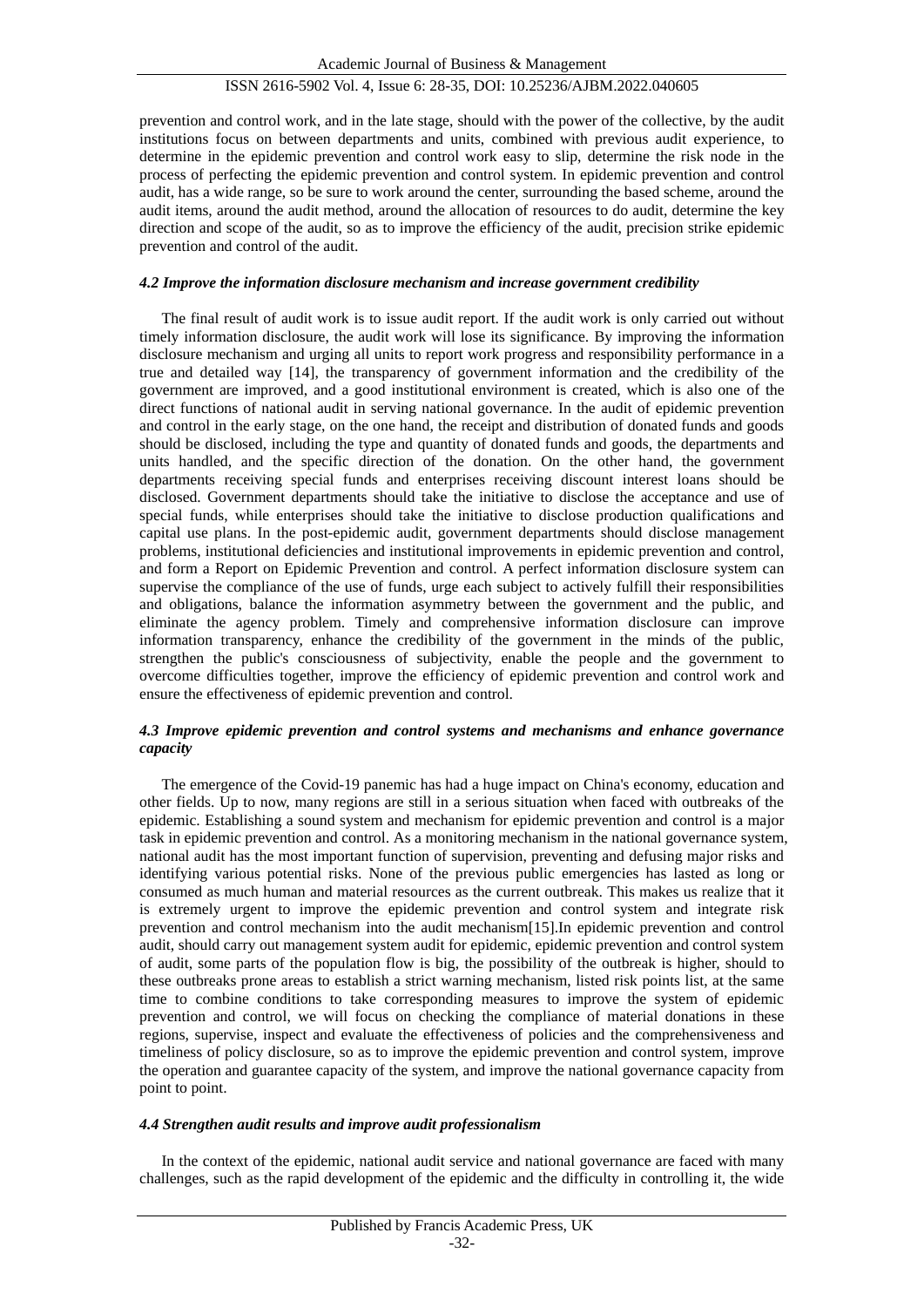scope of epidemic prevention and control audit, the complexity of audit work and the difficulty in implementing on-site audit due to the epidemic, and the only way to rely on off-site audit. The existence of these problems requires auditors to have a healthy body and strong mental willpower, but also higher requirements on the clarity of the audit process and the professional degree of the audit staff. In terms of the audit process, it is necessary to strengthen the audit effect and evaluate the audit effect each time. This includes budget input in advance, supervision of funds in the process and review of the implementation afterwards, so as to continuously improve the audit process of epidemic prevention and control and improve the efficiency of audit work; In the aspect of professional degrees in the audit, the epidemic prevention and control audit involves various professional fields, audit institutions need to develop vocational education and training, and regularly update in all aspects of the auditor's professional knowledge, promoting the learning of audit institutions, especially under the background of the outbreak, time tight task, audit institutions to try to introduce and build our own information system, the audit efficiency and accuracy in epidemic prevention and control work should be improved by using big data analysis and other informatization methods, and auditors should be trained and studied in different types of auditing methods, so as to learn how to handle audit work with informatization methods and improve their professional competence.

#### **5. Ways and means of national auditing to serve national governance in the context of the epidemic**

#### *5.1 Coordinate the relationship between comprehensive audit and key audit*

The epidemic prevention and control work is closely related to people's livelihood, which involves complex problems, if not properly handled, will lead to frequent social conflicts, especially in the medical sector, if the supply is insufficient, it will directly endanger people's lives and health. The time and energy of audit staff are limited, how to give full play to the infinite possibility under the limited circumstances, to achieve the best audit effect, is a problem we must carry on in-depth thinking and analysis. In carrying out various audit work, it is necessary to clarify the audit work objectives and tasks, determine the work center, control the key points of audit, and clarify the focus of audit work, which is not only the essential requirements of audit work, but also the basic strategy of audit play a role. In the complex audit work of epidemic prevention and control, the key points should be identified through comprehensive analysis and judgment on the basis of completing the requirements of comprehensive audit work. The key audit should be given priority to and comprehensive audit supplemented, and the two should be combined to ensure audit effect and improve audit efficiency. In the early stages of the epidemic prevention and control audit, should be the key to grasp the key audit, the most attention to the crowds of people's livelihood, issues, and link to carry out the audit work, prone to epidemic region to establish a strict warning mechanism, well-stocked commodity, optimize resource allocation process, improve the efficiency of supply, make the limited audit power play the biggest role. Outbreak of the new champions league management system and management ability of our country is a severe test, in the late stage, the epidemic prevention and control audit should be in epidemic prevention and control work of governing ability of the exposed deficiencies and weaknesses of national governance system perfect, mechanism of disease prevention and control system to carry out a detailed comprehensive audit, in order to achieve reasonable improve national governance system arrangement, the purpose of optimizing national governance structure, ensuring national governance effect and improving governance efficiency.

#### *5.2 Actively adopt remote audit*

In the audit work, the collection of audit evidence and audit inspection needs to be carried out onsite, which increases the risk of infection of government auditors. Therefore, remote audit and informatization should be given priority in the audit of epidemic prevention and control under the premise of ensuring audit quality. Such as email, big data analysis, network conference and other modern information to collect audit evidence, substantive testing and other work. Remote audit is derived in the information age a new audit method, it is not restricted by place, can be more quickly for data collection and data sharing, more outbreak auditing services under the background of national governance provides a new convenient and safe method, innovation, the national audit service means of governance. Audit institutions should keep pace with the times, keep up with the pace of the information age, innovate in audit methods, explore and learn the latest audit methods, and actively introduce intelligent technologies to ensure audit efficiency and effect under the situation of epidemic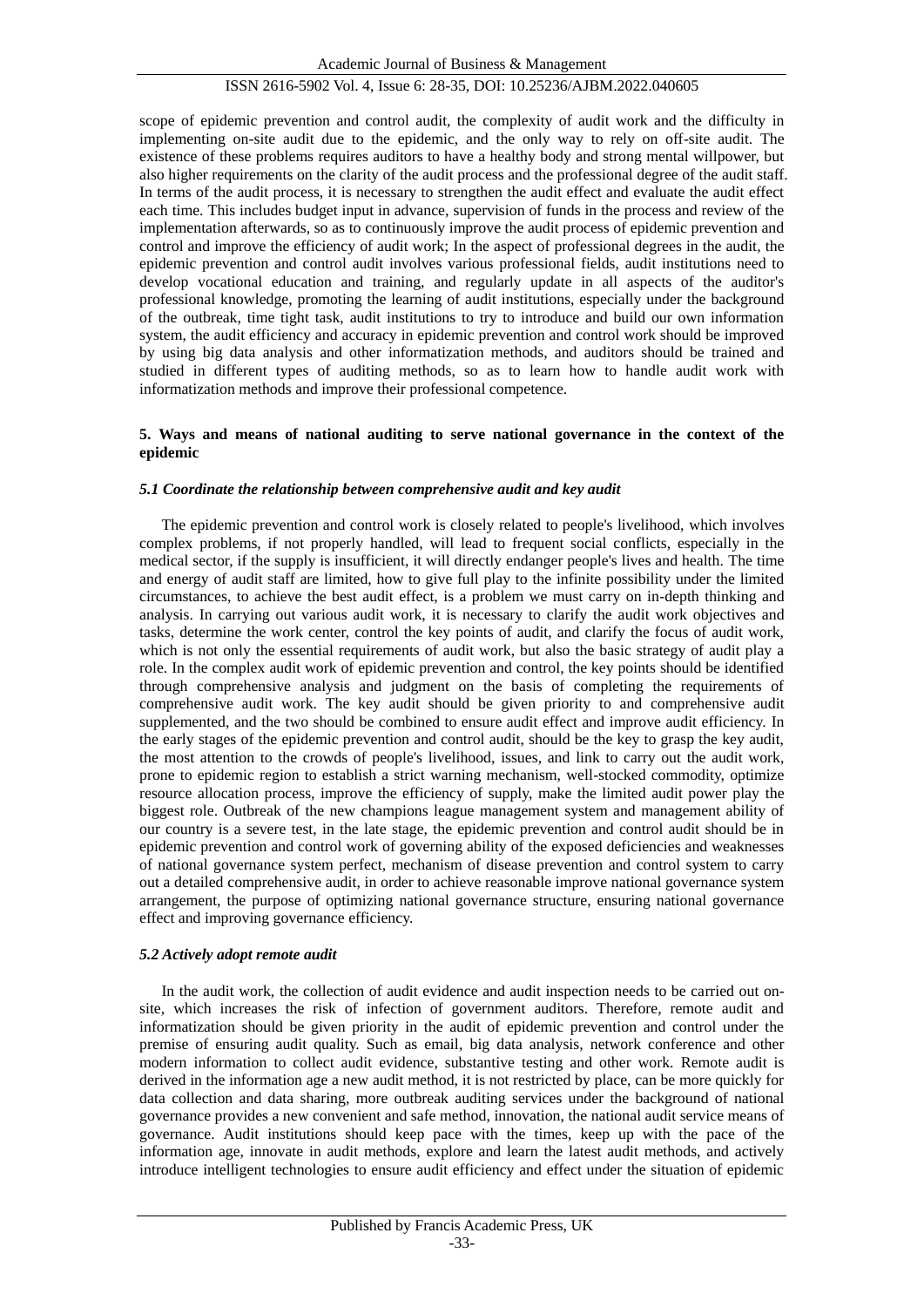prevention and control. In the information age, information security is the most important issue. When using remote audit, audit institutions should pay special attention to the security of information data and take targeted measures to manage the importance of various information.

#### *5.3 Combining performance audit with compliance audit*

Performance audit in the audit work play an increasingly important role in the epidemic prevention and control work is a resources consumed a great deal of activity, countries in the epidemic prevention and control work invested a lot of manpower material resources, in order to optimize the allocation of resources, reduce waste of resources, reduce social costs, epidemic prevention and control work combines the performance audit and compliance audit is necessary to use, the combination of the two can better serve national governance. One of the functions of national audit is to conduct audit evaluation. In the context of the epidemic, a reasonable and accurate audit evaluation system for epidemic prevention and control should be established as soon as possible. Through the process and methods of indicator construction, an audit evaluation indicator system for epidemic prevention and control should be established, evaluation criteria should be established, and evaluation subjects and contents should be clarified. For example, whether funds and materials donated for epidemic prevention and control are properly used, whether policies and documents related to epidemic prevention and control have been implemented, whether the implemented policies have played a proper role in implementation, and whether the coordination and smoothness of policy implementation have been guaranteed. The evaluation work needs to be continuously improved. In order to strengthen the independence, comprehensiveness and accuracy of the evaluation process, audit institutions should actively communicate with other departments about various matters in the evaluation work and accept reasonable suggestions for follow-up improvement. In the face of different audited units and project activities, it is necessary to establish different evaluation methods scientifically, adopt the method of combining qualitative and quantitative, establish and select the appropriate evaluation index system.

#### *5.4 Deepening the audit of economic responsibility*

To promote the establishment of an efficient and clean government is one of the functions of national audit to serve national governance, and to promote the establishment of a responsible government cannot do without supervision. Against the backdrop of the epidemic, the scale of epidemic funding is huge, and it is important to people's livelihood. For the efficient and rational use of funds for epidemic prevention and control, it is necessary to deepen the audit of economic responsibility and promote the establishment of a responsible government. The economic responsibility audit is different from the general audit, which is aimed at the whole organization, while the economic responsibility audit is mainly aimed at the individual leaders. The core of governance is the use and operation of public power. To ensure the efficiency and rationality of governance activities, leaders must be effectively supervised. Leaders as individuals in the exercise of rights when performing functions are likely to be because of their own their own power rent-seeking behavior, thus produce adverse effect to national governance, economic responsibility audit is facing the difficulty and emphasis of our country, especially in the context of the outbreak, must be combined with the related research results deepen economic responsibility audit, to ensure the effective implementation of funds and relevant policies for epidemic prevention and control.

#### **6. Conclusion**

In the face of public health emergencies, how national audit can play a better role and what kind of ways and means to serve national governance has always been a topic worthy of in-depth study and discussion by scholars. Under the background of this article is to the outbreak of national audit contents, audit mode, implementation path analysis research, but to build a perfect system of epidemic prevention and control mechanism, the public emergency risk embedded in the national audit mechanism, also need to constantly effect on epidemic prevention and control of audit and audit evaluation research of the process work, it needs the joint efforts of all aspects for a long time. The specific role of national audit in serving national governance is to supervise the operation of power, build a harmonious society, improve the transparency of government information, establish an efficient and clean government, and promote social fairness[16].In general, national audit service governance can be summarized from three levels of system, execution and effect. At the institutional level, national audit can promote the perfection of national governance structure, improve national governance